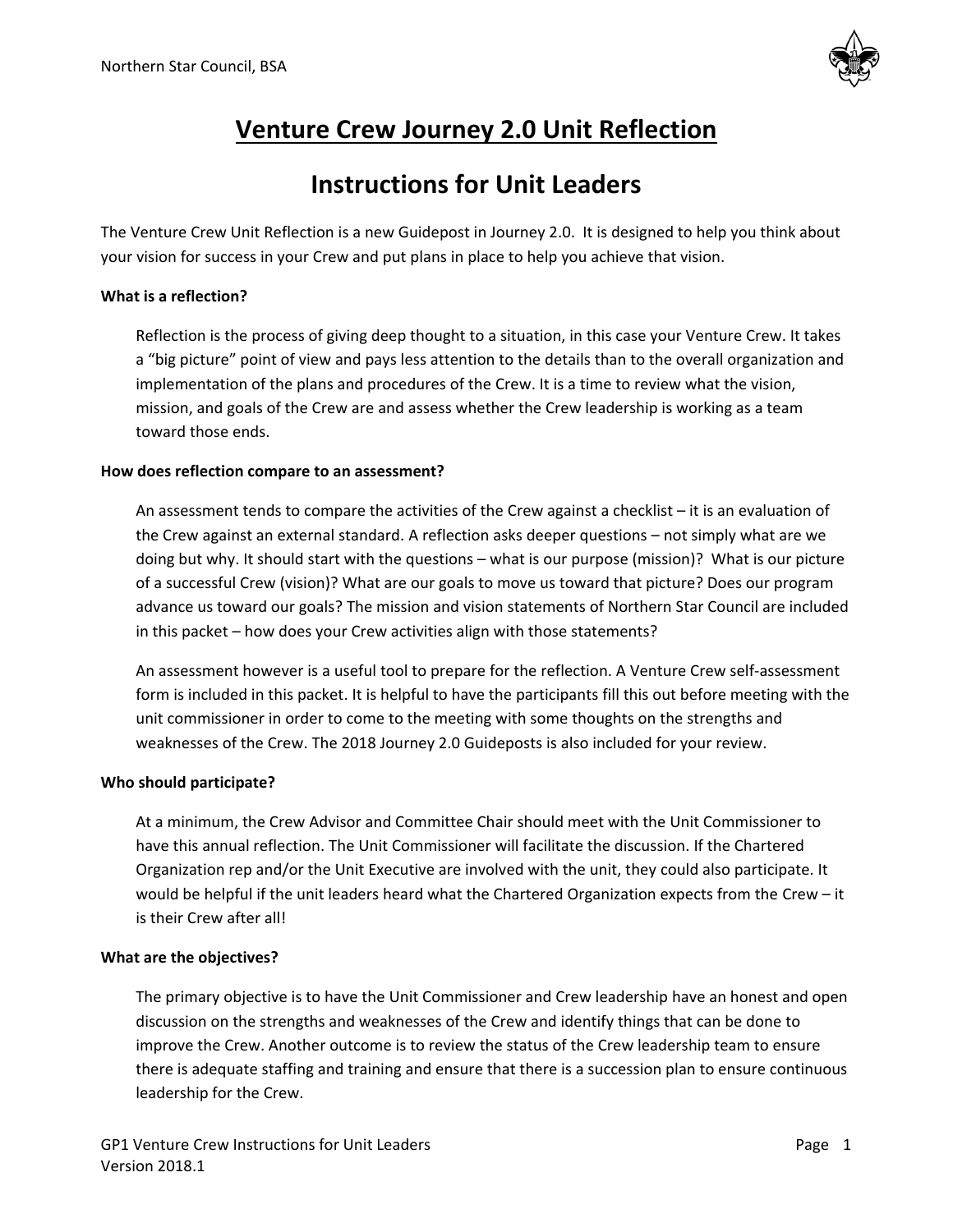

**"Scouting is a game …** *with a purpose."*

*Handbook for Scoutmasters*, 1936, written by William "Green Bar Bill" Hillcourt

# *What Is Our Crew's Purpose?*

| <b>Scout Oath</b><br>On my honor,                                                                                                                                                                                      | What is our Crew's<br>Purpose?                  |  | <b>Scout Law</b><br>A Good Scout is:                                                                                                                                                             |
|------------------------------------------------------------------------------------------------------------------------------------------------------------------------------------------------------------------------|-------------------------------------------------|--|--------------------------------------------------------------------------------------------------------------------------------------------------------------------------------------------------|
| I will do my best,<br>to do my duty,<br>to God and my country,<br>and to obey the <b>Scout</b>                                                                                                                         |                                                 |  | Trustworthy<br>Loyal<br><b>Helpful</b><br><b>Friendly</b><br><b>Courteous</b><br><b>Kind</b><br><b>Obedient</b><br><b>Cheerful</b><br><b>Thrifty</b><br><b>Brave</b><br>Clean<br><b>Reverent</b> |
| Law,<br>to help other people at<br>all times,<br>to keep myself<br>physically strong,<br>mentally awake,<br>and morally straight                                                                                       | What is our definition<br>of a successful Crew? |  |                                                                                                                                                                                                  |
| <b>Northern Star Council</b><br><b>Mission Statement</b><br><b>RTHERN STAR</b><br>To prepare young people to be leaders and<br>individuals of strong character by helping them<br>discover the principles of Scouting. |                                                 |  | <b>Northern Star Council</b><br><b>Vision Statement</b><br>Northern Star Council is a positive influence in<br>the lives of 100% of the young people in the<br>communities we serve.             |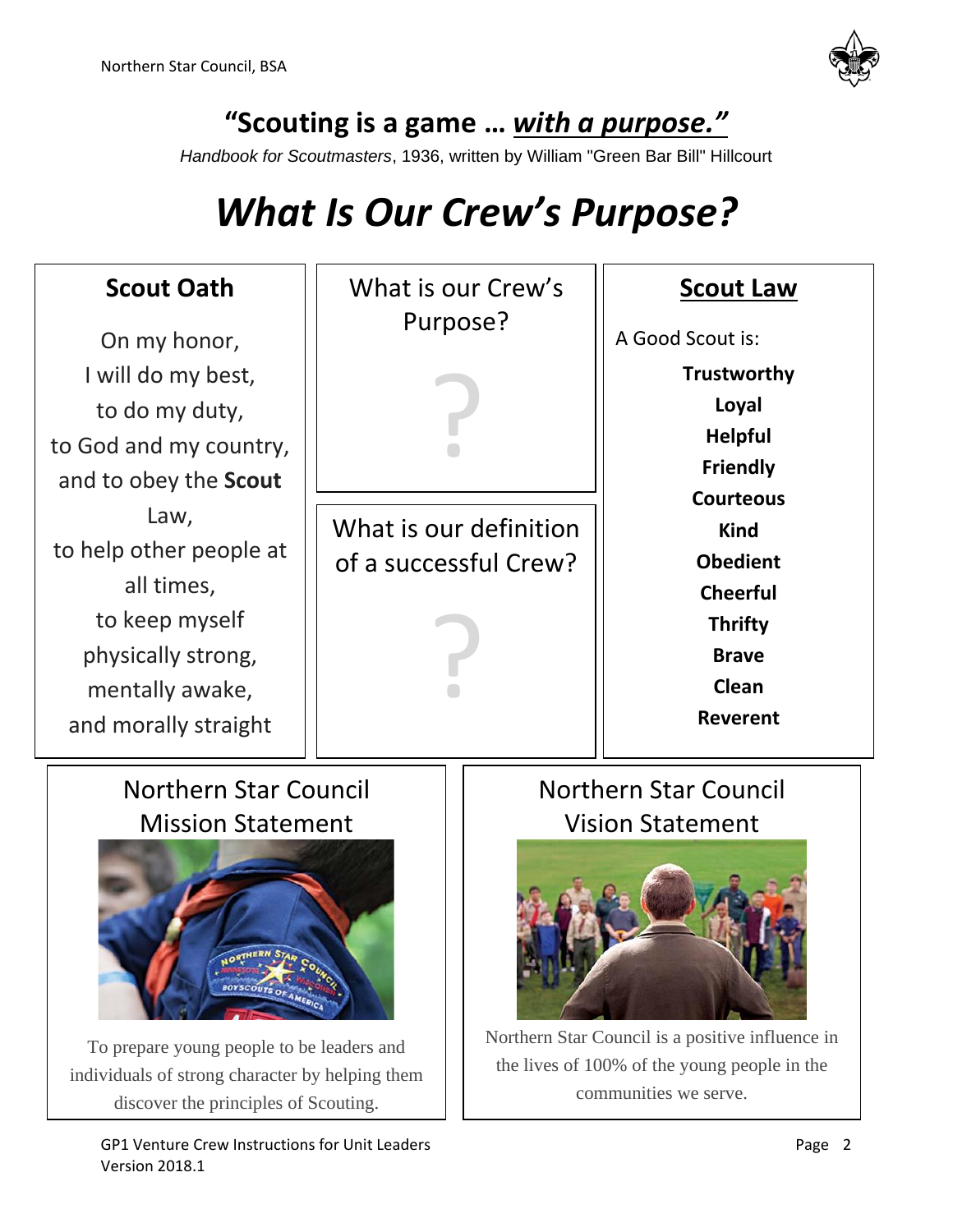

# **Journey 2.0**

# **Guideposts for Venturing Crew/Sea Scout Ship Success**

2018

### **Guidepost one: Program-year review and reflection**

 Review and reflect, with your Unit Commissioner, on the results your Crew/Ship obtained using the program, funding and communication plans of the previous program year and review the leader pool available to sustain a healthy and vibrant unit. Complete no later than April 30.

### **Guidepost two: Plan and Fund your program**

 Review with your Unit Commissioner, a youth-developed program and funding plan for your Crew/Ship. Complete by Aug 31.

### **Guidepost three: Communicate your program**

 Review with your Unit Commissioner a youth-developed plan to communicate your program to families throughout the program year. Complete by Aug 31.

### **Guidepost four: Basic Adult and Youth Leader Training**

- Fully trained\* Advisor and Committee Chair no later than Oct 31
- 80%+ Assistant Advisors fully trained\* no later than Oct 31
- Present one Introduction to Leadership Skills for Crews (ILSC) course by Oct 31 each calendar year.

### **Guidepost five: Advanced Adult and Youth Leader Training**

- Have at least one Wood Badge or Sea Badge trained\*\* direct contact leader, who is active in service to your Crew/Ship, no later than Oct 31.
- Have at least one Grey Wolf/NYLT or Kodiak Challenge trained youth leader complete the course each year no later than Oct 31.

*\* A fully trained leader adult leader must have position specific training PLUS youth protection training.*

\*\* *"Wood Badge or Sea Badge trained" qualifies if the adult leader has completed the program in the last 10 years. For recent Wood Badge or Sea Badge participants the coursework must be complete, but the individual may still be working on the practical (Ticket) component.*